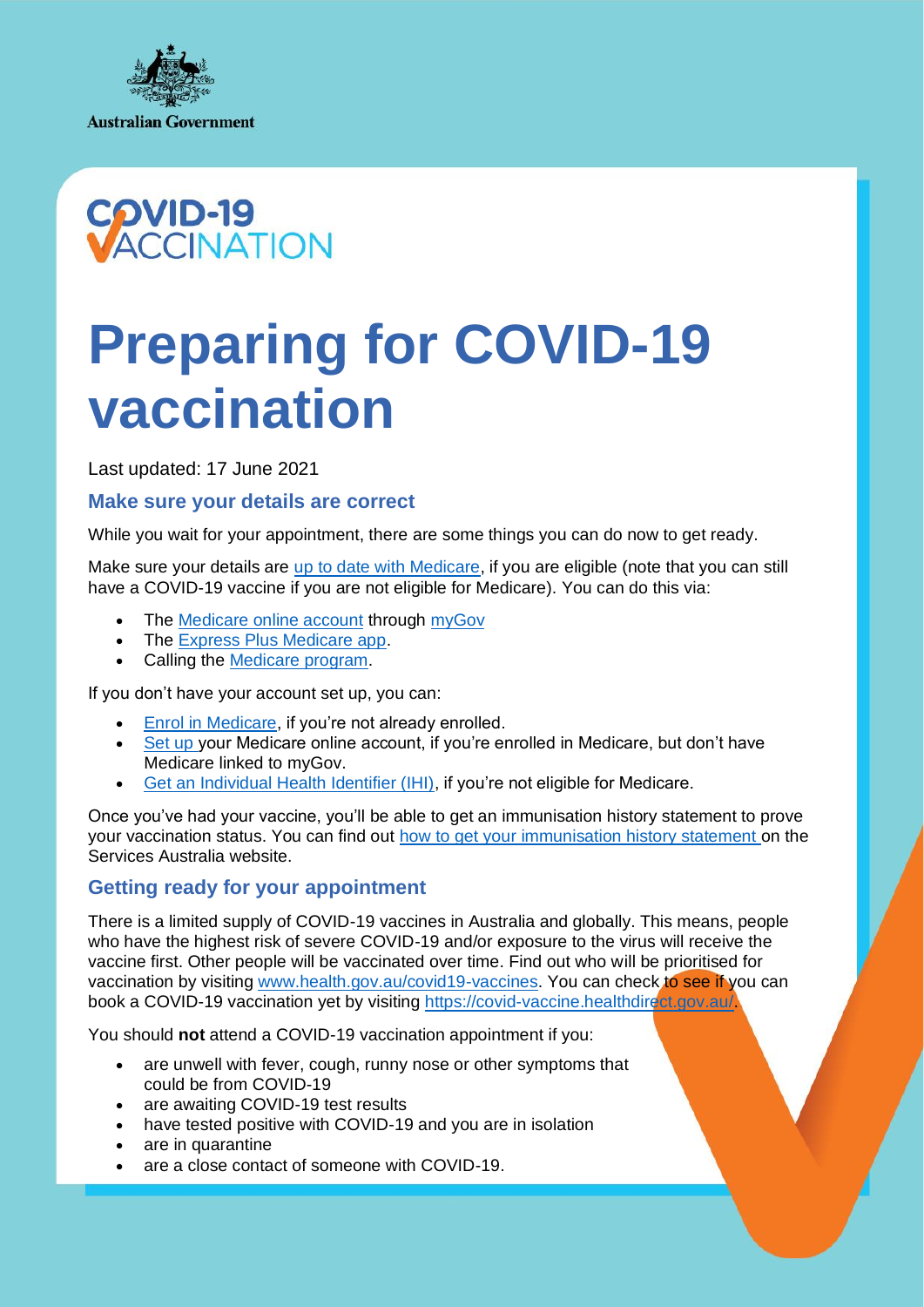If you fall into any of the above categories, check with your immunisation provider. You may need to reschedule your appointment for vaccination. COVID-19 vaccines are not effective at treating COVID-19.

If you have had another vaccine in the 7 days before your COVID-19 vaccine appointment, tell your immunisation provider. Your immunisation provider may ask you to reschedule your appointment.

You are not required to test for COVID-19 before vaccination if you do not have a fever or any respiratory symptoms.

## **Plan ahead for two doses**

It is important that you receive two doses of your COVID-19 vaccine. There should be at least three weeks between the two doses if you receive the COVID-19 Pfizer [Comirnaty] vaccine; there should be about 12 weeks between the two doses if you receive the COVID-19 Vaccine AstraZeneca. Optimal protection against COVID-19 will not occur until about one to two weeks after your second dose.

## **What to expect at your vaccination appointment**

You should bring the following to your COVID-19 vaccination appointment:

- photo ID, if you have one
- Medicare card, if you have one
- employee ID, if you are getting a COVID-19 vaccine because of your occupation.
- information about any of your medical conditions, allergies, bleeding disorders or immunocompromise (i.e. weakened immune system)
- information about any medications you are taking
- information about any previous COVID-19 vaccine received (vaccine brand and date of vaccination)
- information about any reactions you have had to any vaccine in the past
- the name of your current GP/s and any specialist doctors you see
- a face mask (if required by your state/territory).

At your appointment, you will be able to discuss any questions you have about COVID-19 vaccinations with your immunisation provider.

Tell your immunisation provider if you are under the age of 60 years, if you have any medical conditions or if you are taking any medications. In particular, make sure to tell them if you:

- have had an allergic reaction to a previous dose of a COVID-19 vaccine or to an ingredient of the vaccine
- have had anaphylaxis (a severe allergic reaction) to other vaccines or other medicines
- have had thrombosis with thrombocytopenia occurring after the first dose of COVID-19 Vaccine AstraZeneca
- other serious adverse events attributed to the first dose of a COVID-19 vaccine
- have a history of heparin induced thrombocytopenia (HIT), central venous sinus thrombosis (CVST), blood clots in the abdominal veins or antiphospholipid syndrome with blood clots
- have a mast cell disorder
- have a bleeding disorder or are receiving anticoagulant therapy (a blood thinner)
- are pregnant
- are immunocompromised (i.e. have a weakened immune system or take immune suppressing medication)
- have had COVID-19 in the past, or have ongoing illness from COVID-19
- have received another COVID-19 vaccine (and which brand)
- have received any vaccine in the last 7 days